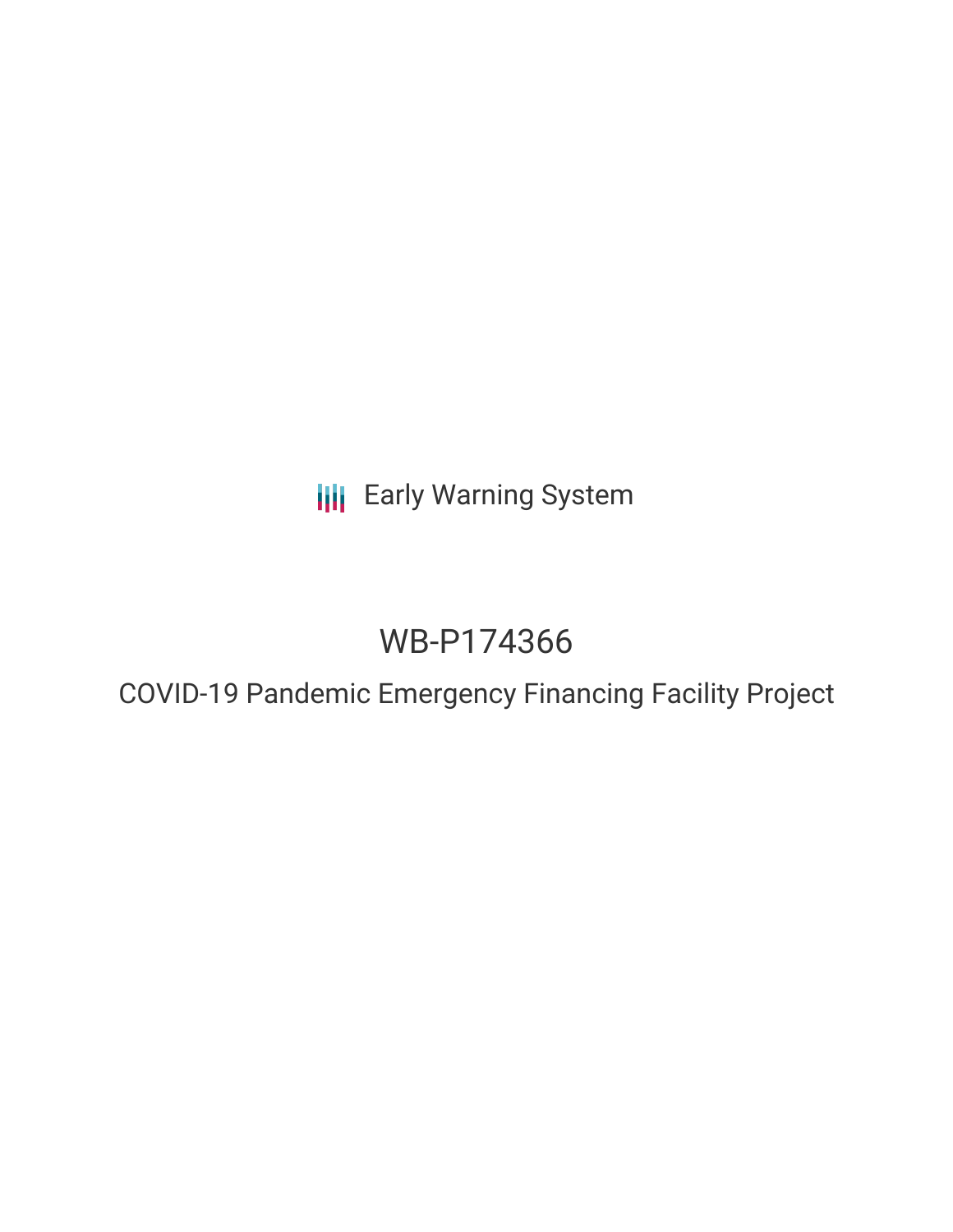

### **Quick Facts**

| <b>Countries</b>               | Tanzania                    |
|--------------------------------|-----------------------------|
| <b>Financial Institutions</b>  | World Bank (WB)             |
| <b>Status</b>                  | Closed                      |
| <b>Bank Risk Rating</b>        | U                           |
| <b>Voting Date</b>             | 2020-09-01                  |
| <b>Borrower</b>                | Government of Tanzania      |
| <b>Sectors</b>                 | <b>Education and Health</b> |
| <b>Investment Type(s)</b>      | Grant                       |
| <b>Investment Amount (USD)</b> | \$3.79 million              |
| <b>Project Cost (USD)</b>      | $$3.79$ million             |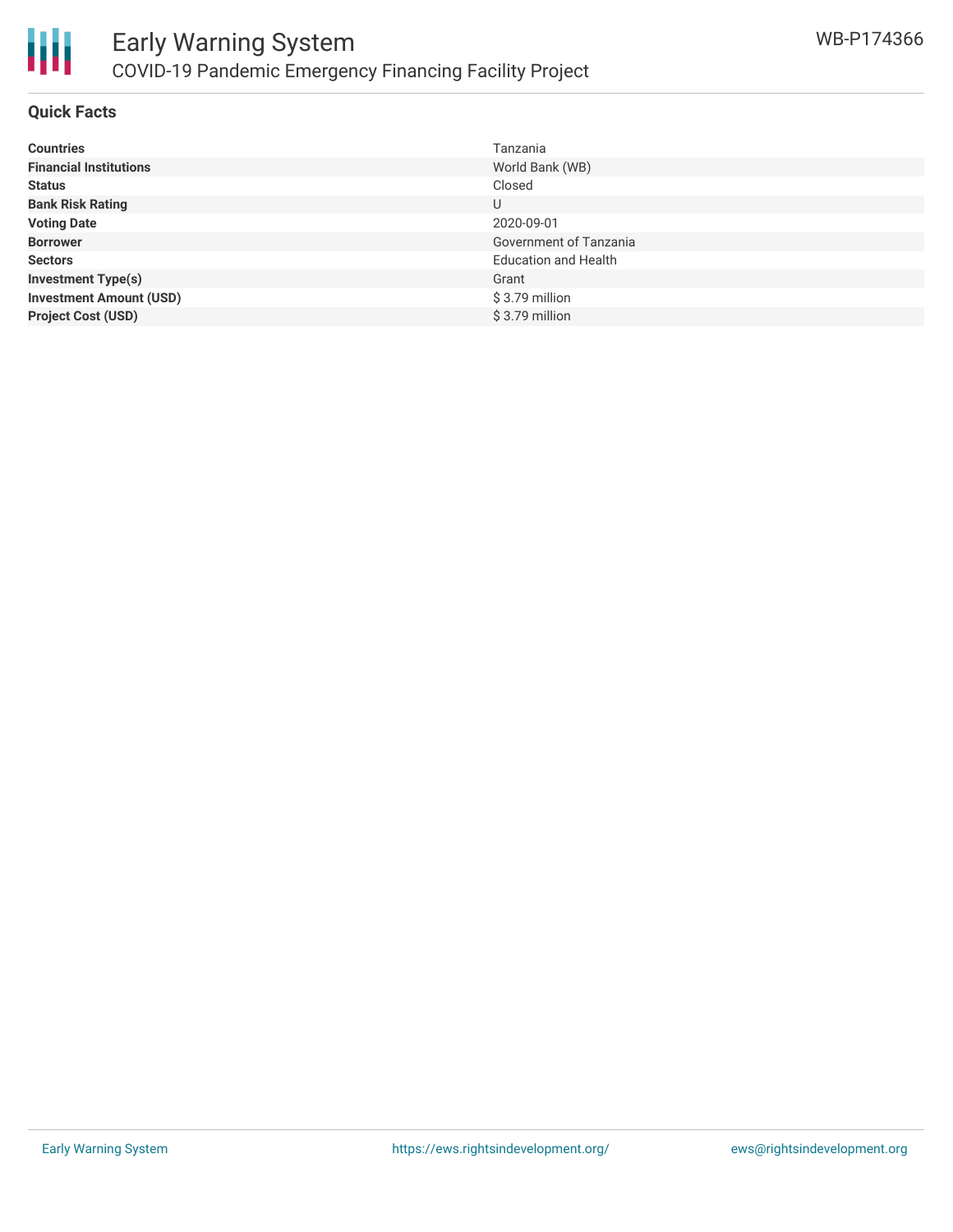

# **Project Description**

According to bank documents, the project aims to strengthen capacity for laboratory diagnosis and management of COVID-19 cases. It has the following key results:

- 1. Number of targeted hospitals with functional oxygen generation plants.
- 2. Number of SARS-CoV-2 tests carried out at the National Public Health Laboratory.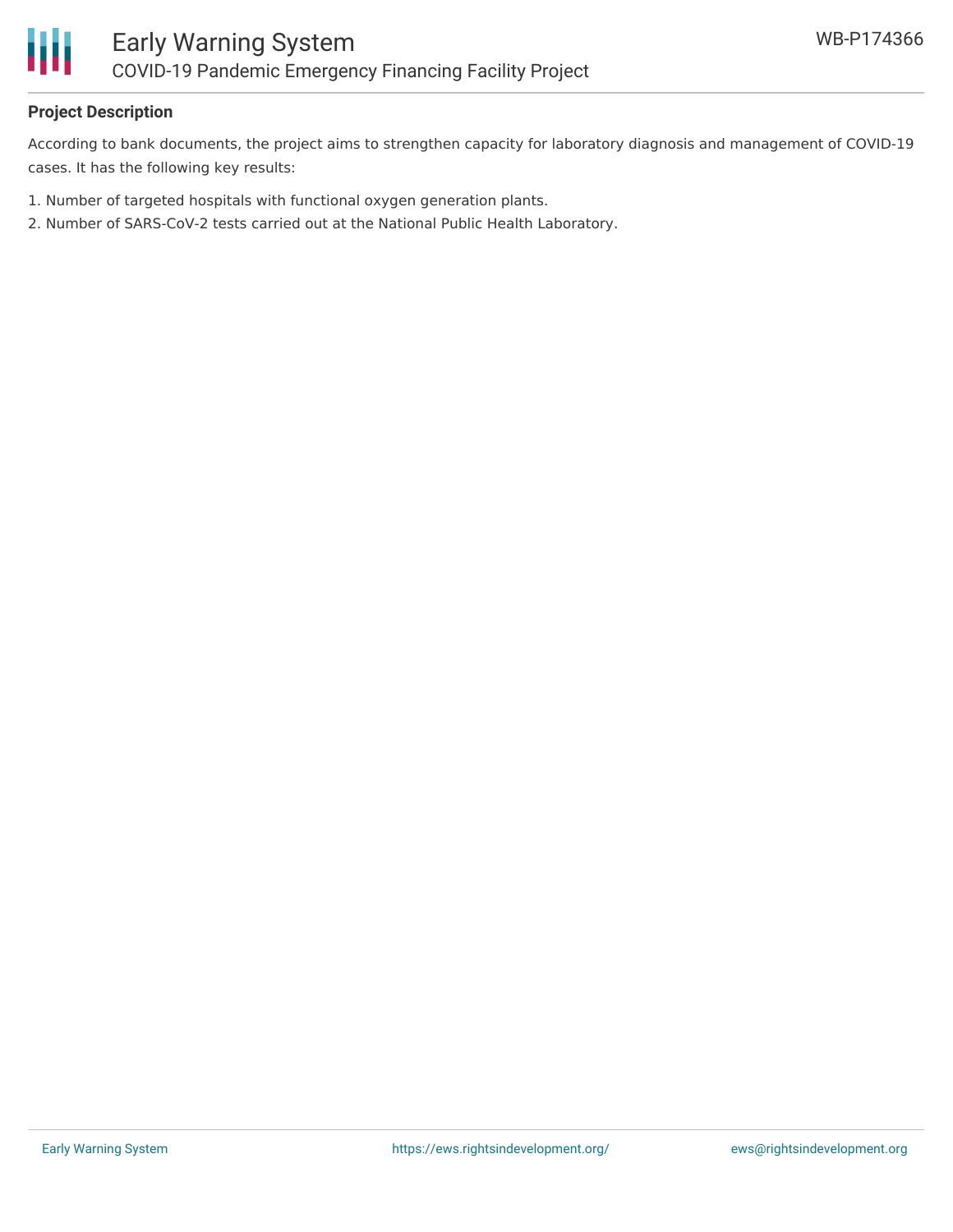

# **Investment Description**

World Bank (WB)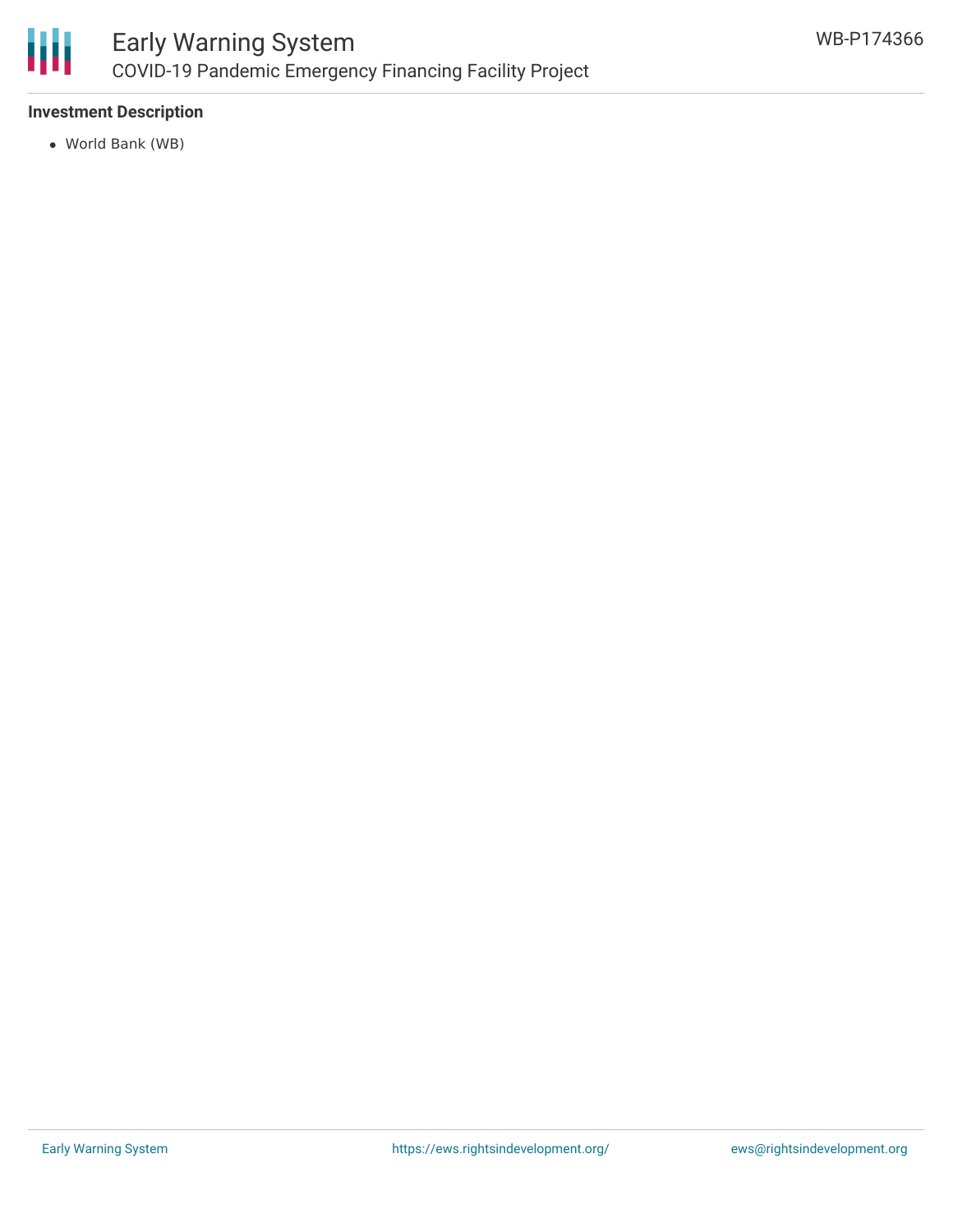## **Contact Information**

United Republic of Tanzania

Mr. Dotto James, Permanent Secretary

#### [dotto.james@gmail.com](mailto:dotto.james@gmail.com)

Ministry of Health, Community Development, Gender, Elderly and Children

Mabula Mchembe, Permanent Secretary

#### [mchembe@gmail.com](mailto:mchembe@gmail.com)

#### ACCESS TO INFORMATION

To submit an information request for project information, you will have to create an account to access the Access to Information request form. You can learn more about this process at: https://www.worldbank.org/en/access-toinformation/request-submission

#### ACCOUNTABILITY MECHANISM OF THE WORLD BANK

The World Bank Inspection Panel is the independent complaint mechanism and fact-finding body for people who believe they are likely to be, or have been, adversely affected by a World Bank-financed project. If you submit a complaint to the Inspection Panel, they may investigate to assess whether the World Bank is following its own policies and procedures for preventing harm to people or the environment. You can contact the Inspection Panel or submit a complaint by emailing ipanel@worldbank.org. Information on how to file a complaint and a complaint request form are available at: https://www.inspectionpanel.org/how-tofile-complaint